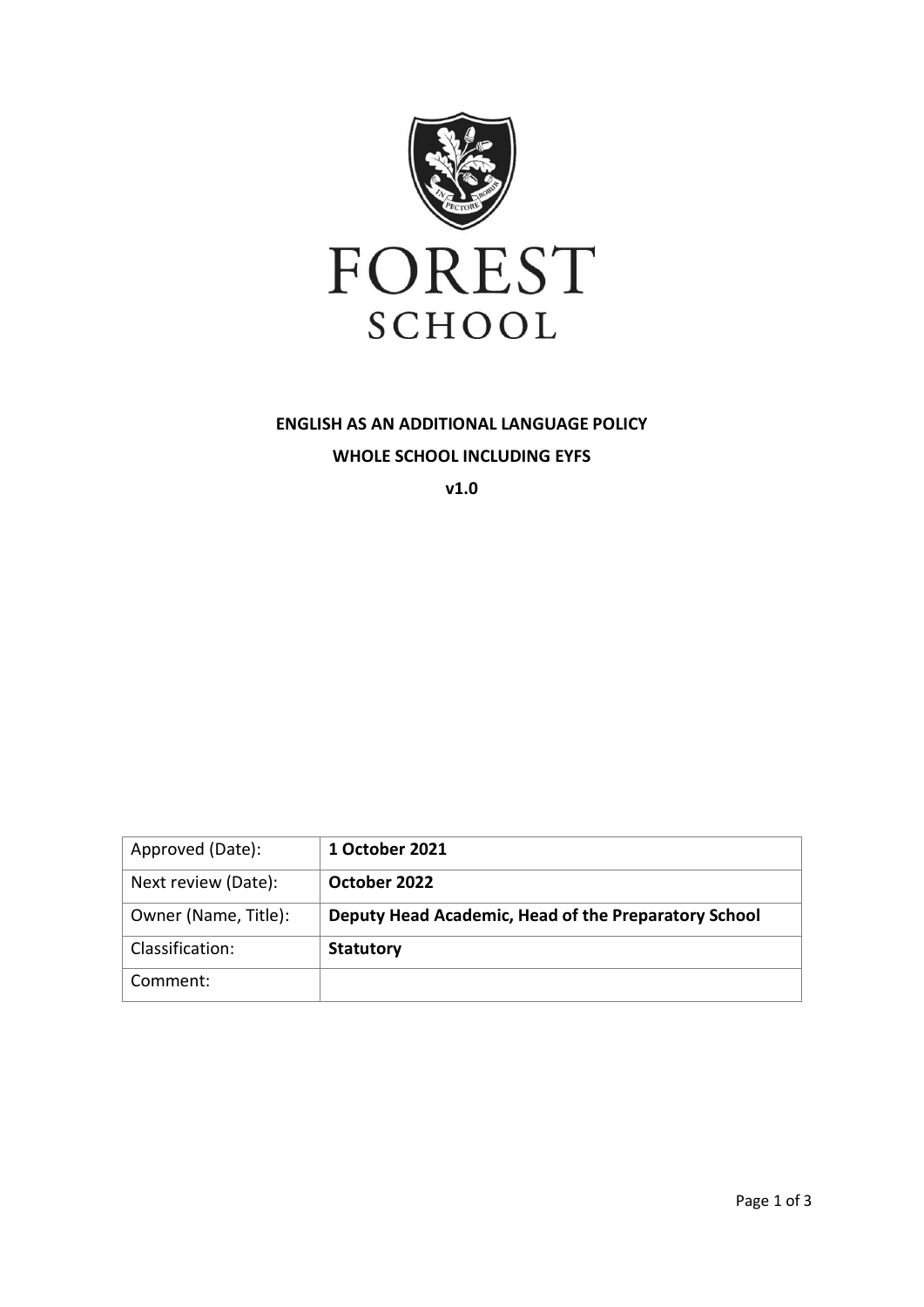#### **CONTENTS**

## 1 INTRODUCTION

- 1.1 As Forest School is an independent, selective school, and therefore, a pre- determined level of English is required to access the Entrance examinations and to be offered a place at the school. Nevertheless, if English is not the pupil's first language, then they will be added to the EAL Register.
- 1.2 This policy should be read in conjunction with: Curriculum Policy Learning Support Policy Teaching and Learning

## 2 DEFINITION of EAL

- 2.1 An EAL pupil is one whose first language is not English. This includes children who are fully bilingual as well as those who are still learning English (if we had any pupils in this category). This may include:
	- 2.1.1 Pupils who have been born in the UK, but for whom their home language is not English.
	- 2.1.2 Pupils who have lived in the UK for a long time and may appear to be fluent whilst speaking another language at home. These pupils may not be entirely fluent and may make grammatical errors or struggle with spelling and vocabulary.
	- 2.1.3 Pupils arriving from other countries and whose first language is not English.

## 3 PROVISION